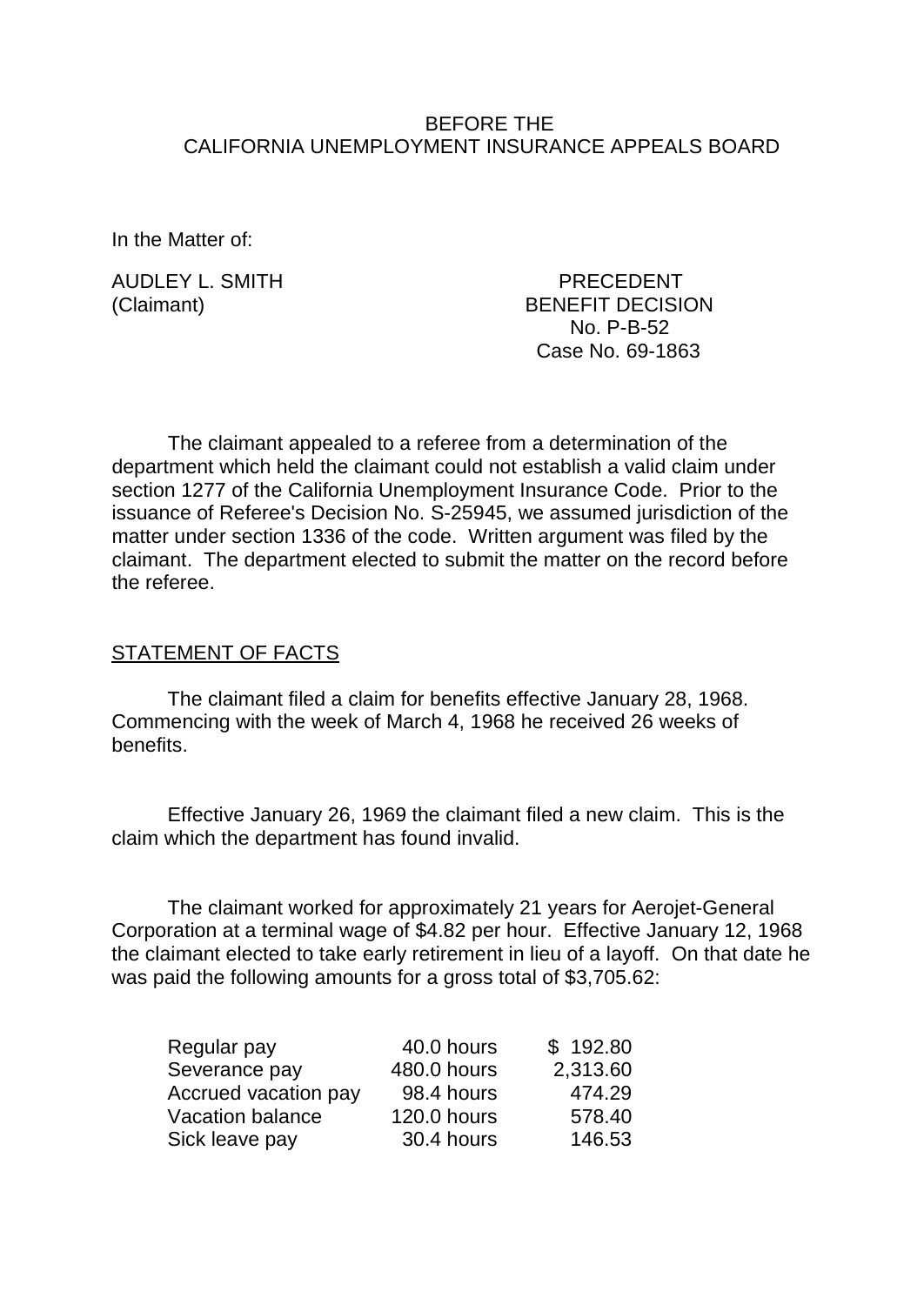The claimant has neither worked nor received any wage payments since January 12, 1968.

Under the collective bargaining agreement existing at the time of the claimant's separation, accumulated vacation pay was allocated to the period following termination. Severance pay was not considered wages, and sick leave pay was allocated to the period prior to termination. Although the claimant as a salaried worker was not a union member, the same terms applied to him.

Using the above formula, the Department of Employment allocated only the vacation pay to the period following termination. Forty hours of the vacation pay was allotted to the week beginning January 14, 1968, and forty hours to the week beginning January 21, 1968. This left a balance of 138.4 hours as of the time the claimant filed his first claim on January 28, 1968. The department held that he was not unemployed until the accumulated leave was exhausted. When he filed his new claim effective January 26, 1969, this balance of 138.4 hours was multiplied by the claimant's hourly wage of \$4.82, and the sum of \$667.09 was credited towards meeting the so-called test period wages required for a valid second claim. Since the claimant had no other wages during this period, the department found he had insufficient wages to file a valid second claim.

The claimant's contention is that he should have been told by Aerojet of the consequences of the delay in filing his claim. He asked someone in the personnel department at the time of his termination as to when he should file for unemployment benefits and was told to do so whenever he pleased. Had the claimant been made aware of the consequences of the delay, he would have filed his claim immediately after the termination of employment. The claimant made no inquiries to the department prior to filing his claim.

# REASONS FOR DECISION

Section 1277 of the California Unemployment Insurance Code provides as follows:

"1277. Wages paid prior to the filing of a valid claim and not used in the computation of the award may be used for the purpose of computing the amount of any other award only if within the 12-month period following the date of the filing of the valid claim the individual was paid sufficient wages to meet the eligibility requirement under Section 1281. For the purpose of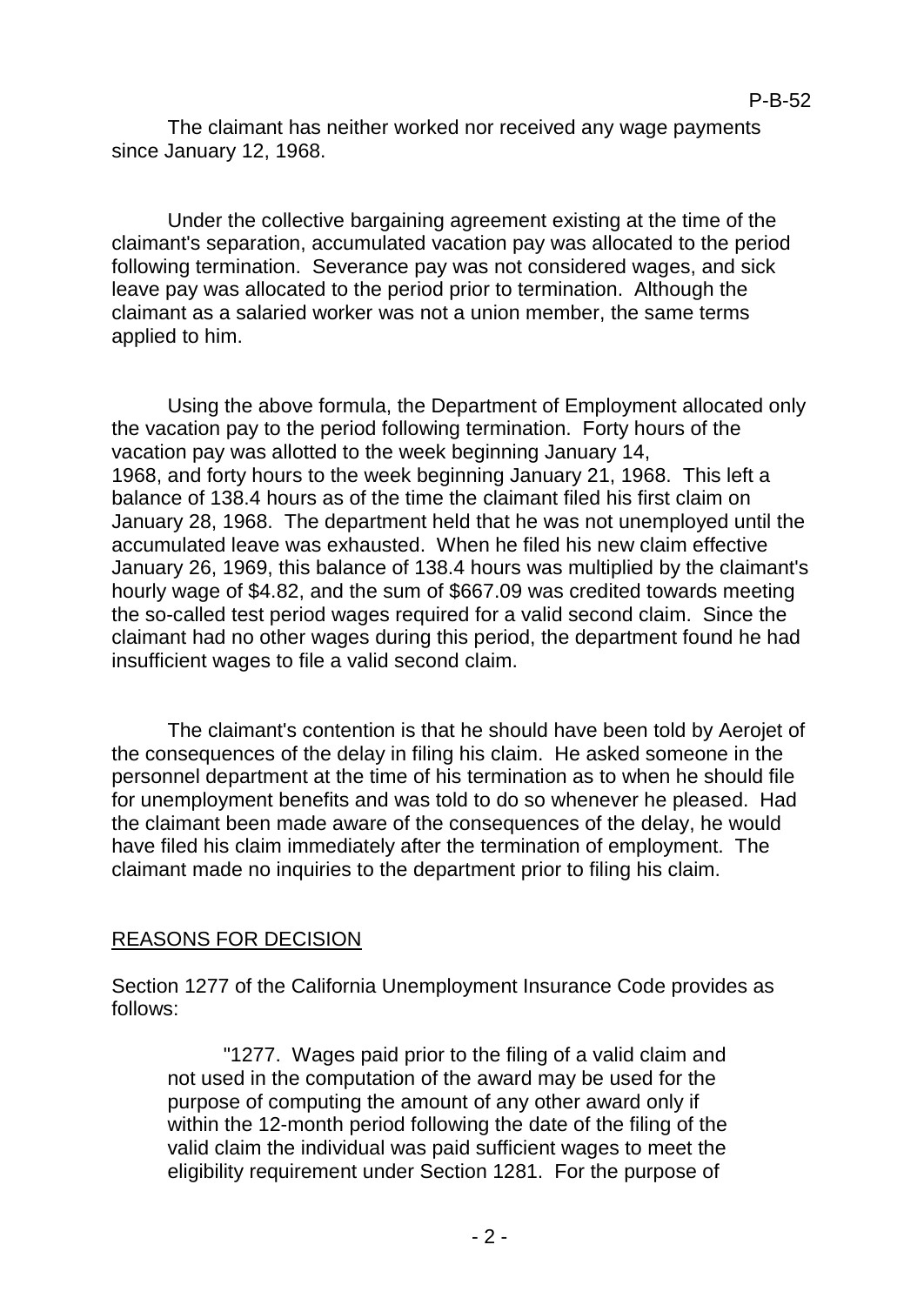this section only the term 'wages' includes any and all compensation for personal services performed as an employee for the purpose of meeting the eligibility requirement under Section 1281. This section is not applicable to the computation of an award for disability benefits but the establishment of a valid claim for disability benefits shall not constitute a valid claim for unemployment compensation benefits unless the claimant has sufficient wages to entitle the claimant to an award under this section."

Section 1281(a) of the code provides as follows:

"1281. (a) An individual cannot establish a valid claim or a benefit year during which any benefits are payable unless he has during his base period been paid wages for employment by employers of not less than seven hundred twenty dollars (\$720)."

It should be observed that section 1277 speaks in terms of wages "paid" during the test period. In the instant case, no wages were actually "paid" to the claimant after he filed his first claim for benefits; and if section 1277 were literally construed, the claimant would have no wages to use toward meeting the requirements of that section of the code. The answer, however, is not that simple.

In Benefit Decision No, 6080 we had before us a case where the claimant at the time of termination from his last employment, October 1, 1950, was paid severance pay equal to 120 weeks of salary. At the time that decision was written, severance pay was considered wages and the department had allocated the pay to a 120-week period following the termination of employment. The claimant had filed a claim for benefits on March 6, 1951 but was denied benefits on the grounds he was not unemployed and would not be for a period of 120 weeks following termination because of the receipt of the severance pay.

After this period had expired, the claimant filed another claim for benefits effective March 11, 1953. The department found this claim invalid because the claimant had not been actually "paid" any wages during the base period. Section 53(a) of the Unemployment Insurance Code (now section 1281(a)) then provided that to establish a valid claim the claimant must have been "paid" wages of not less than \$300 during the base period.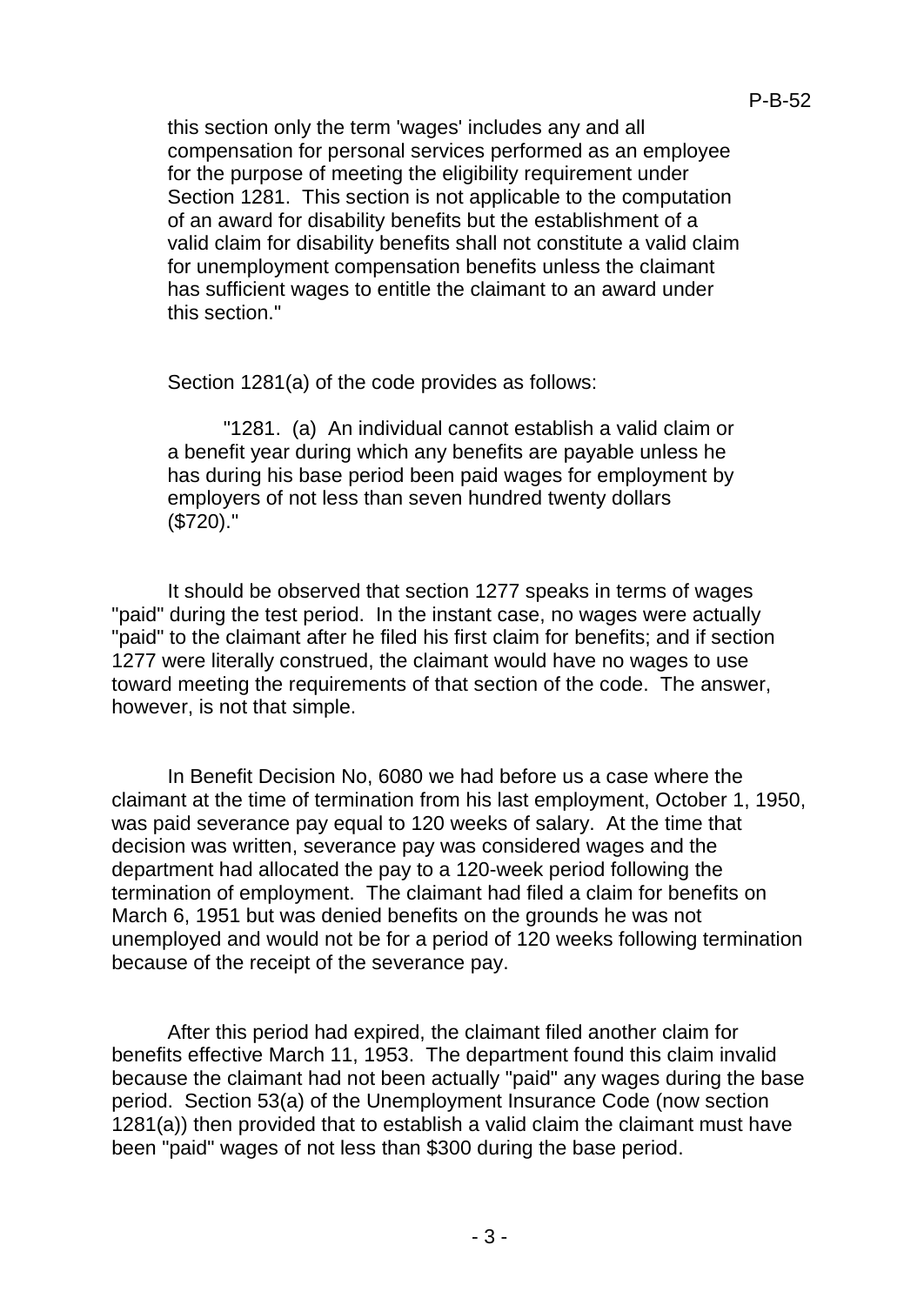We pointed out that the position of the department created an anomalous situation. On the one hand the claimant had been denied benefits based on the allocation of the severance payment; on the other hand the allocation could not be used for the same period to establish a subsequent valid claim.

The anomaly was resolved by construing Title 22, California Administrative Code, section 60 (now section 1282-1) and section 73(c)(2) (now section 926-1), which deal with wages paid at irregular and infrequent intervals, as providing for a constructive payment of wages extending over the allocation period.

Benefit Decision No. 6080 stands for the proposition that those wages which are properly allocated over a period subsequent to employment will be considered to have been paid by operation of law on a weekly basis equal to the claimant's normal weekly wage until the funds are exhausted.

Subsequent to Benefit Decision No. 6080, the Supreme Court of California in Powell, et al. v. California Department of Employment (1965), 63 Cal. 2d 103, 45 Cal. Rptr, 136, 403 P. 2d 392, held that lump sum severance payments when made under circumstances as are present in the instant case are not wages for purposes of determining entitlement to unemployment insurance but are a supplement to benefits within the meaning of section 1265 of the Unemployment Insurance Code (compare Appeals Board Decision No. P-B-4). The principle set forth in Benefit Decision No, 6080 remains unaffected and properly applicable to vacation and sick leave payments.

The question remains as to the proper allocation of the vacation pay and sick pay received by the claimant in the present case.

It is noted that under the union agreement between Aerojet-General Corporation and the union, the provisions of which have been applied to the claimant, the sick pay would be allocated to the period prior to termination and the vacation pay to the period subsequent to the period of employment. In a recent case, however, (Appeals Board Decision No. P-B-40) we held that the parties cannot by a collective bargaining agreement determine how payments shall be allocated for the purpose of unemployment insurance after the employment relationship has ended. We pointed out that under the law this is the right and responsibility of the Department of Employment and the board, and allocated vacation pay to the period immediately subsequent to the termination of employment.